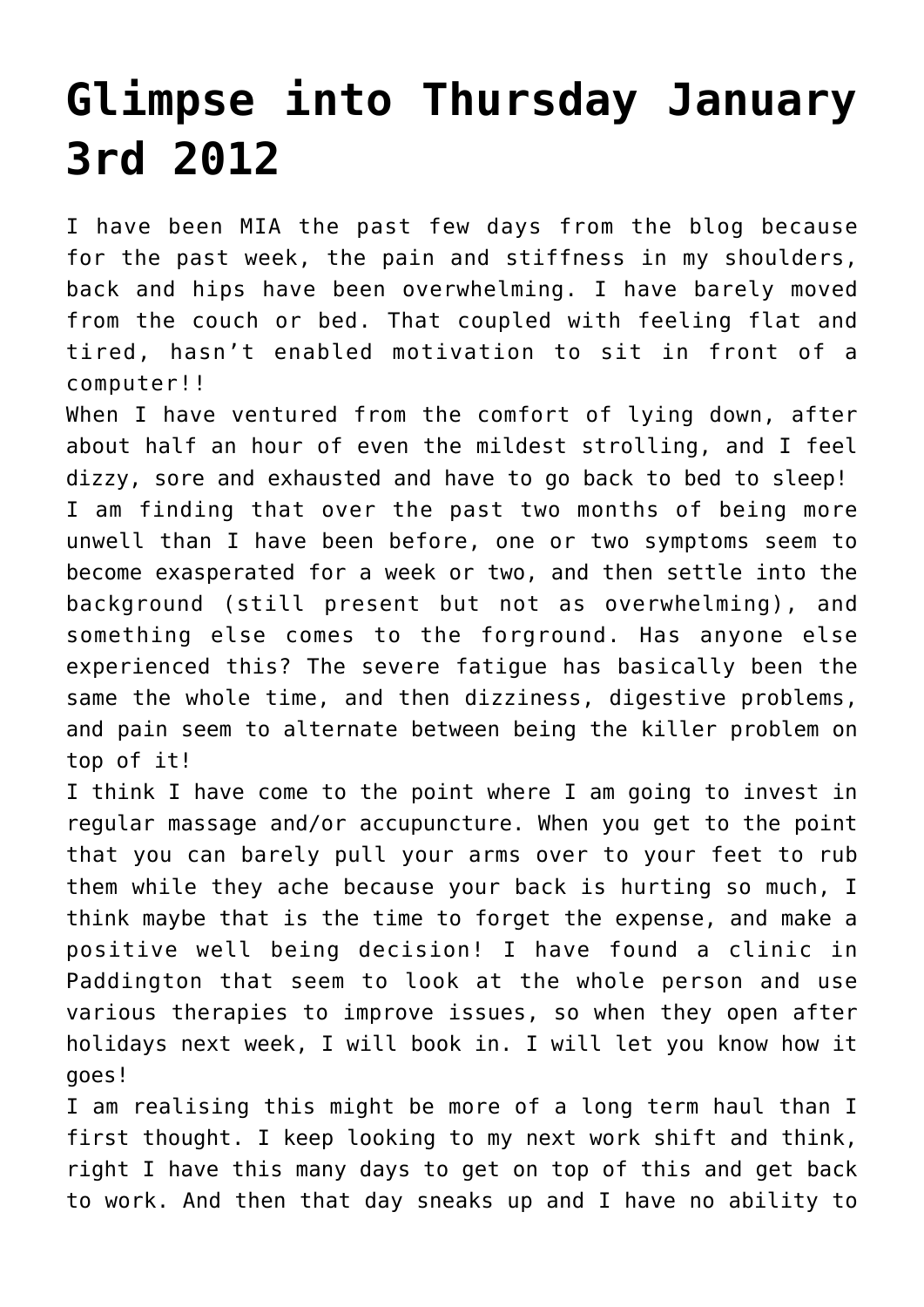even contemplate work and have to pull out. This not only stresses me thinking about letting work down, but also adds weight to the old shoulders thinking about money. It is a nasty circle! I had some good news about income protection yesterday though, so hopefully in a few weeks I might have some assistance there. If anyone out there has similiar issues, I highly recommend speaking to your super fund asap and see what you're covered for.

Today the pain is subsiding a little, and so here I sit at my computer, watching the cricket. My best friend visited me yesterday; she always makes me laugh and feel happy. Another good friend might be dropping in this afternoon. It makes such a difference when you have just a little thing to look forward to. It makes the effort of getting up out of bed worth it.